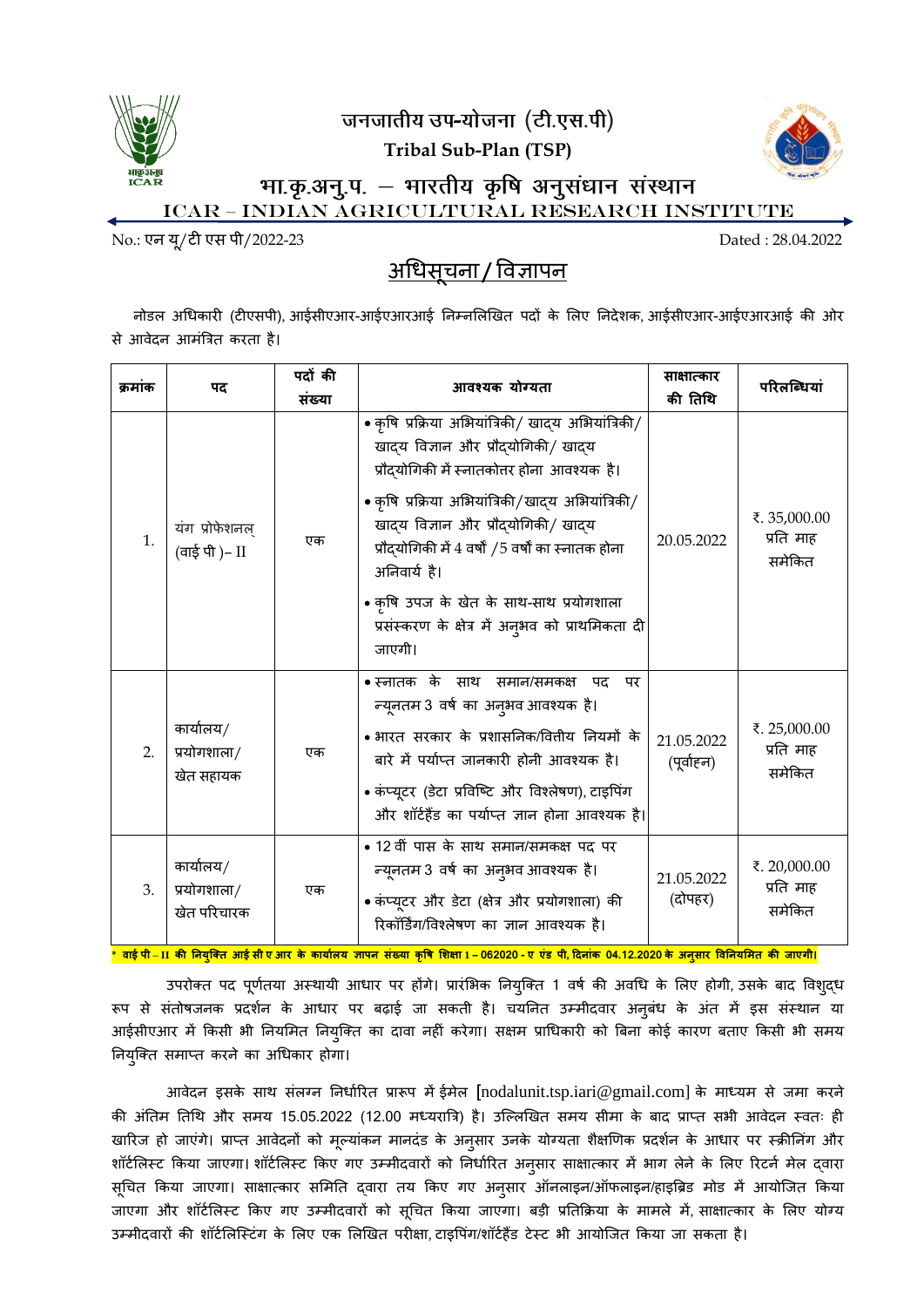

जनजातीय उप<del>-</del>योजना *(टी.एस.पी*)

**Tribal Sub-Plan (TSP)**



### भा.कृ.अनु.प. - भारतीय कृषि अनुसंधान संस्थान ICAR – Indian Agricultural Research institute

No.: NU/TSP/2022-23 Dated : 30.04.2022

### **NOTIFICATION / ADVERTISEMENT**

Nodal Officer (TSP), ICAR-IARI invites applications on behalf of Director, ICAR-IARI for the following positions.

| S1.<br>No. | Position                                     | No. of<br><b>Positions</b> | <b>Essential Qualifications</b>                                                                                                                                                                                                                                                                                                                         | Date of<br>Interview | <b>Emoluments</b>                         |
|------------|----------------------------------------------|----------------------------|---------------------------------------------------------------------------------------------------------------------------------------------------------------------------------------------------------------------------------------------------------------------------------------------------------------------------------------------------------|----------------------|-------------------------------------------|
| 1.         | Young<br>Professional<br>$(YP) - II$         | One                        | • M.Tech./M.Sc in Agril. Process Engg./<br>Food Engg./Food Sc. & Tech./Food<br>Technology with 4 years/5 years of<br>Bachelor's degree in Agricultural<br>Engineering/Food Engineering/Food<br>Sci. & Tech./ Food Technology.<br>• Experience in the field of on-farm as<br>well as laboratory processing of<br>agricultural produce will be preferred. | 20.05.2022           | ₹.35,000.00<br>per month<br>consolidated  |
| 2.         | Office/<br>Laboratory/<br>Field<br>Assistant | One                        | • Graduate with $\geq 3$ years' experience in<br>similar/equivalent position.<br>· Should have adequate knowledge<br>administrative/financial<br>about<br>the<br>rules of the Government of India.<br>• Should have adequate knowledge of<br>computers (data entry and analysis),<br>typing and shorthand.                                              | 21.05.2022<br>(FN)   | ₹. 25,000.00<br>per month<br>consolidated |
| 3.         | Office/<br>Laboratory/<br>Field<br>Attendant | One                        | • $12th$ pass with $\geq 3$ years' experience in<br>similar/equivalent position.<br>• Knowledge of computers and data<br>(field & laboratory) recording/analysis<br>is essential.<br>* Engagement of VP II shall be regulated as nor $ICADOMN_0$ , Agril, Edn. 1, 062020, A & D, dated 04.12.2020                                                       | 21.05.2022<br>(AN)   | ₹. 20,000.00<br>per month<br>consolidated |

**\* Engagement of YP-II shall be regulated as per ICAR OM No. Agril. Edn. l -062020-A&P, dated 04.12.2020.**

The above positions will be on purely temporary basis. Initial appointment will be for a period of 1 year extendable thereafter purely based on satisfactory performance. The selected candidate shall not claim any regular appointment at this institute or at ICAR at the end of contract. The competent authority will have the right to terminate the appointment at any time without assigning any reason/notice.

The last date and time for submission of applications in the prescribed format enclosed herewith through email **[nodalunit.tsp.iari@gmail.com]** is **15.05.2022 (12.00 midnight)**. All applications received after the mentioned time limit will stand automatically rejected. The applications received shall be screened and shortlisted based on their qualifying academic performance as per assessment criteria. Shortlisted candidates shall be intimated by return mail to attend the interview as scheduled. Interview shall be conducted in either online/offline/hybrid mode as decided by the committee and communicated to the shortlisted candidates. In case of large response, a written examination, typing/shorthand test can also be conducted for shortlisting of eligible candidates for interview.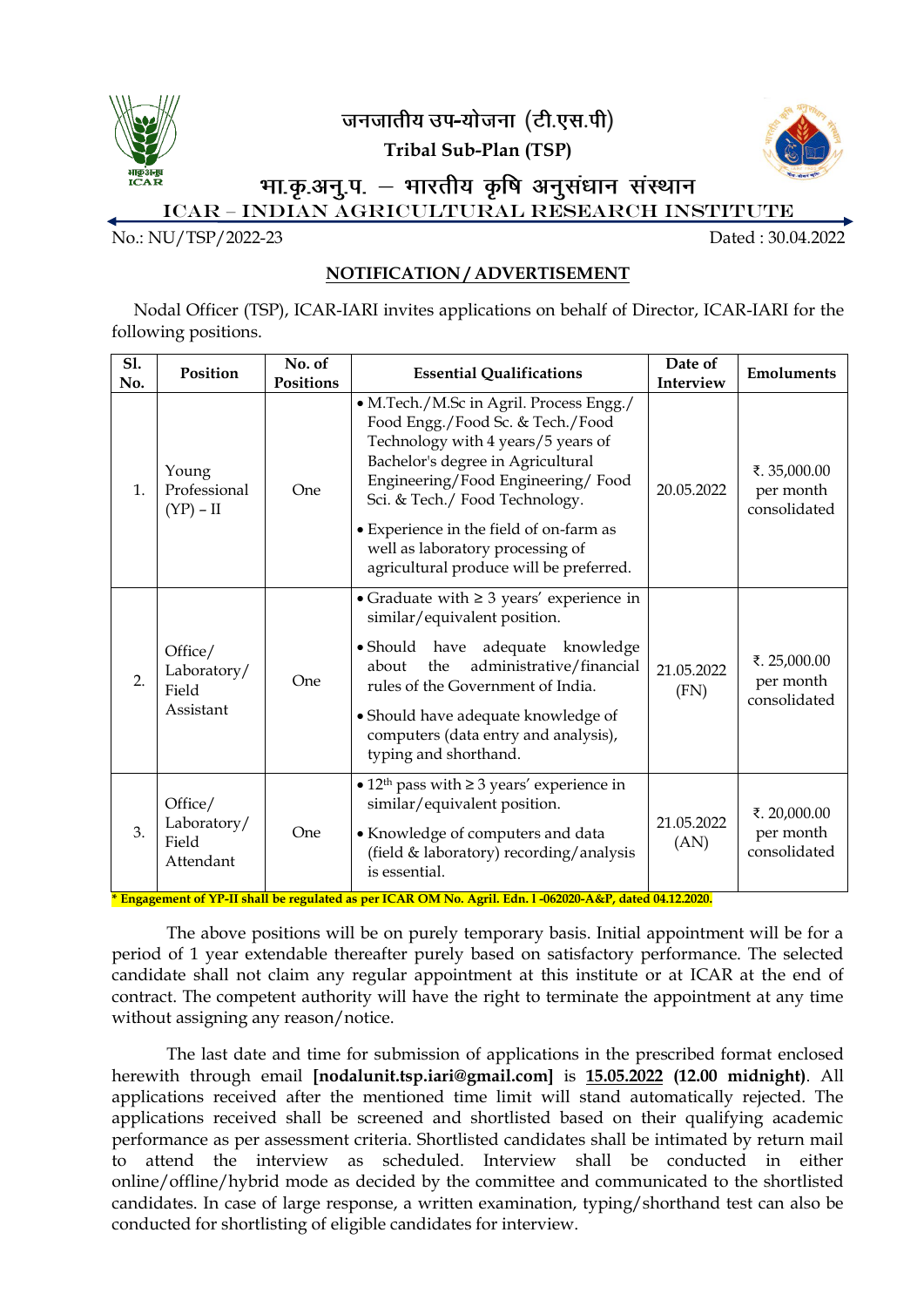## **Application Form**

- 1. Post Applied for (tick the relevant post/s applied for)
- 2. Full Name (in Block Letters)
- 3. Father's/Husband's Name
- 4. Date of Birth (as per matriculation certificate in DD/MM/YYYY format. Enclose self-attested copy of matriculation certificate). \_\_\_\_\_\_\_\_ /\_\_\_\_\_\_\_\_ /\_\_\_\_\_\_\_\_\_\_\_\_\_
- 5. Mailing address

i. Young Professional – II

ii. Office/Laboratory/Field Assistant

iii. Office/Laboratory/Field Attendant | Recent colour

\_\_\_\_\_\_\_\_\_\_\_\_\_\_\_\_\_\_\_\_\_\_\_\_\_\_\_\_\_\_\_\_\_\_\_\_\_\_\_\_\_\_\_\_\_\_\_\_\_ \_\_\_\_\_\_\_\_\_\_\_\_\_\_\_\_\_\_\_\_\_\_\_\_\_\_\_\_\_\_\_\_\_\_\_\_\_\_\_\_\_\_\_\_\_\_\_\_\_

\_\_\_\_\_\_\_\_\_\_\_\_\_\_\_\_\_\_\_\_\_\_\_\_\_\_\_\_\_\_\_\_\_\_\_\_\_\_\_\_\_\_\_\_\_\_\_\_\_ \_\_\_\_\_\_\_\_\_\_\_\_\_\_\_\_\_\_\_\_\_\_\_\_\_\_\_\_\_\_\_\_\_\_\_\_\_\_\_\_\_\_\_\_\_\_\_\_\_ \_\_\_\_\_\_\_\_\_\_\_\_\_\_\_\_\_\_\_\_\_\_\_\_\_\_\_\_\_\_\_\_\_\_\_\_\_\_\_\_\_\_\_\_\_\_\_\_\_

passport size photograph duly self-attested must be enclosed.

Mobile/Landline number :

Email ID:

- 6. Permanent Address (if different from mailing address given above at sl. No. 5)
- 
- 
- 9. Whether physically challenged (if yes please mention type and extent and also enclose relevant certificate for the same issued by the competent authority)
- 10. Marital Status Married/Unmarried
- 11. Educational Qualifications (Matriculation Onwards)

| <b>Exam Passed</b>      | Year | Board/College/<br>University | Subjects/<br>Specialization | Percentage of<br>Marks obtained |
|-------------------------|------|------------------------------|-----------------------------|---------------------------------|
| Matriculation           |      |                              |                             |                                 |
|                         |      |                              |                             |                                 |
| <b>Higher Secondary</b> |      |                              |                             |                                 |
| Undergraduate           |      |                              |                             |                                 |
| Postgraduate            |      |                              |                             |                                 |
|                         |      |                              |                             |                                 |
|                         |      |                              |                             |                                 |

- 12. Any other professional training, skills, etc. related to the post applied for
	- $\bullet$  $\bullet$
- 13. Details of employment in chronological order starting from the latest (enclose experience certificate from employer of each of the experience claim clearly mentioning the nature of duties performed during the period of engagement. Any claim without an experience certificate shall not be considered).

| Period |    | Organization | Designation | Last pay<br>drawn |
|--------|----|--------------|-------------|-------------------|
| From   | To |              |             |                   |
|        |    |              |             |                   |
|        |    |              |             |                   |
|        |    |              |             |                   |
|        |    |              |             |                   |
|        |    |              |             |                   |
|        |    |              |             |                   |

7. Category General/OBC/SC/ST

8. Gender Male/Female/Transgender

Yes/No